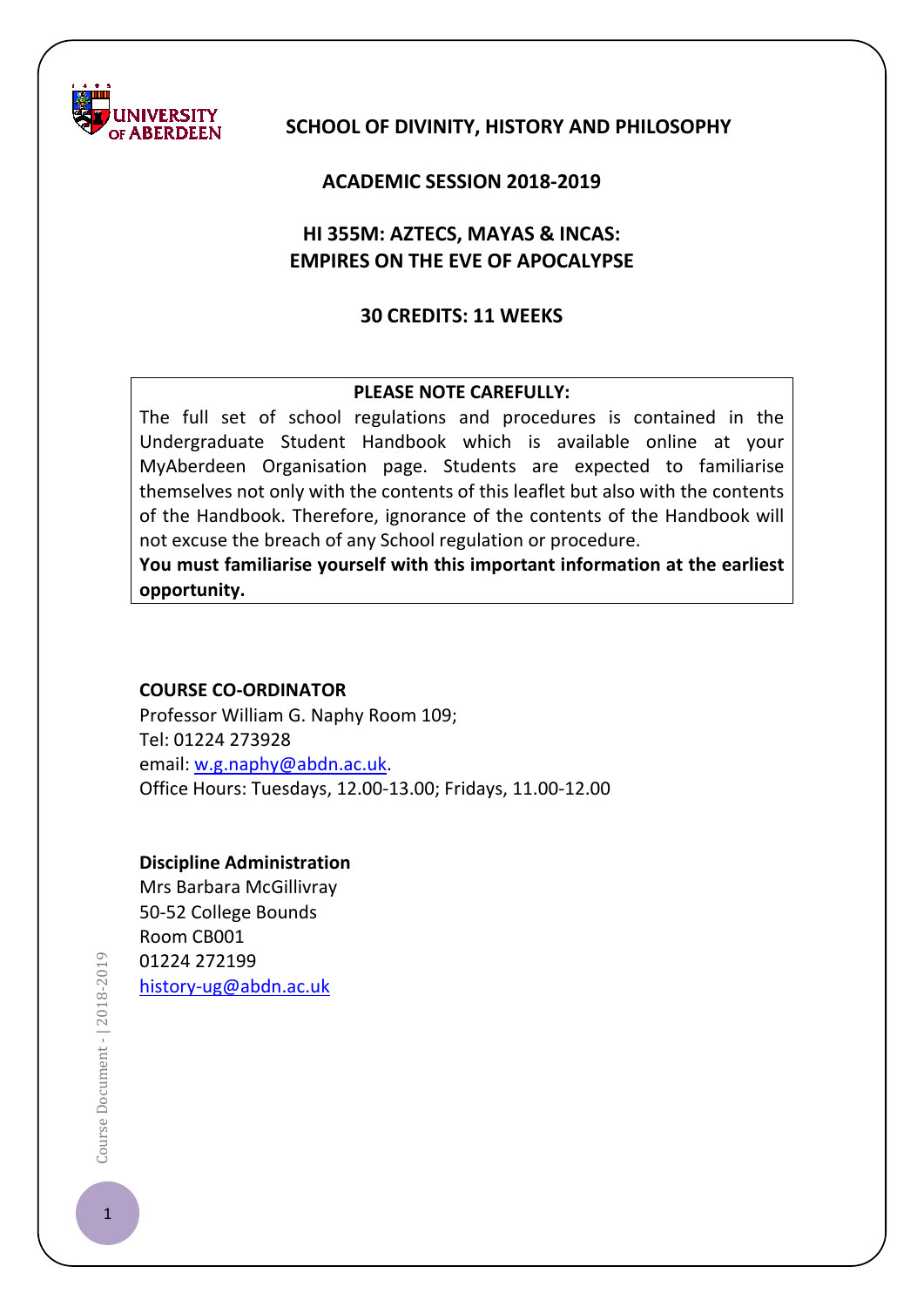## **TIMETABLE**

For time and place of classes, please see [MyAberdeen](https://abdn.blackboard.com/)

*Students can view their university timetable at*  <http://www.abdn.ac.uk/infohub/study/timetables-550.php>

## **COURSE DESCRIPTION**

This course will examine the economies, cultures, religions, and socio-political structures of the three 'great' civilizations of Meso- and South America: Aztecs, Mayas, and Incas. Their concepts of wealth, civilization, history, and overall worldviews will be examined in detail. The course will close by considering the status of these empires on the eve of contact with Europeans and the extent to which inherent factors within the empires may have contributed to their collapse and subsequent conquest by the Spanish.

### **INTENDED AIMS AND LEARNING OUTCOMES**

#### *Aims*

- to promote scholarly and detailed investigation of a wide range of issues in early modern history
- to incorporate the study of primary sources as a vital tool in the cultivation of critical, analytical abilities
- to introduce students to unfamiliar types of sources
- to emphasize the development of presentational and debating skills through active student participation in seminars
- to provide opportunities for teamwork in seminars and in-group presentations
- to cultivate general skills in time-management, self-learning and initiative through the allocation of assignments
- to encourage the use of information technology for bibliographical searches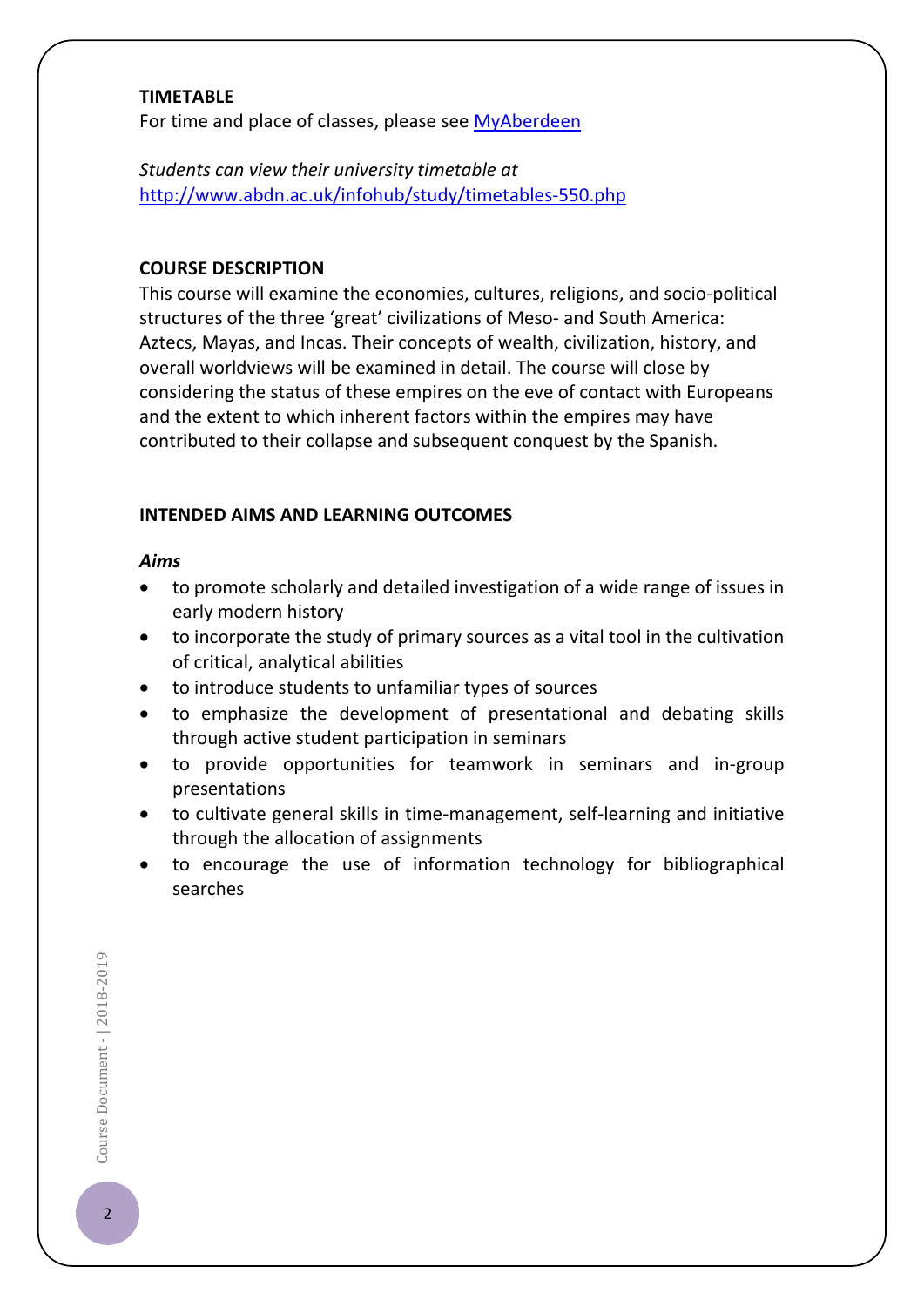## *Learning Outcomes*

By the end of the course, students should be able:

- to understand the nature of pre-Conquest societies in the New World
- to appreciate and explain the unique development of these civilisations in their own context
- to compare and contrast the differing cultural and social approaches which developed in Mesoamerica and the Andes
- to critically appraise and effectively utilise relevant primary and secondary source materials
- to develop and refine skills of verbal expression, organisation and teamwork through seminars and group presentations
- to improve skills of argument and written expression through essays and the resultant staff feedback
- to develop and practice skills of historical research leading to original and informed judgements and interpretations

# **SEMINAR PROGRAMME**

| Sem: Introduction to the course; Olmecs & Teotihuacan      |
|------------------------------------------------------------|
|                                                            |
| (NB: Three key video links online on Aztecs; Mayas; Incas) |
|                                                            |
|                                                            |
|                                                            |
|                                                            |
|                                                            |
|                                                            |
|                                                            |
|                                                            |
|                                                            |
| Sem: 'Question of the Indians' Debate / Group Project      |
|                                                            |
| (Comparative Article Analysis due not later than 3pm,      |
|                                                            |
|                                                            |
|                                                            |
|                                                            |
|                                                            |
|                                                            |
|                                                            |
|                                                            |
|                                                            |
|                                                            |
|                                                            |
|                                                            |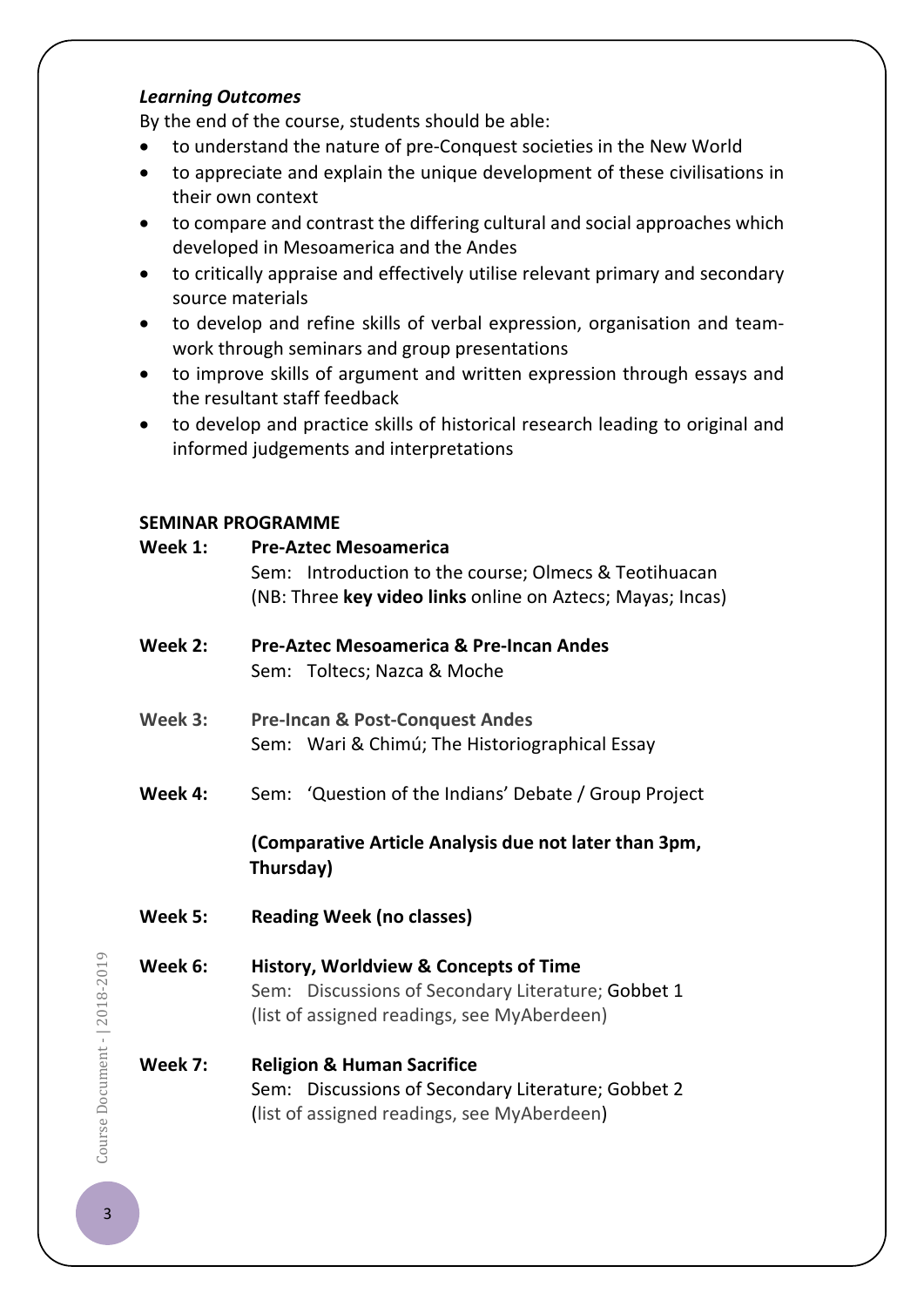| Week 8:         | <b>Political Structures</b><br>(Mock on-line gobbet exam 1)<br>Sem: Discussions of Secondary Literature; Gobbet 3<br>(list of assigned readings, see MyAberdeen)                                          |
|-----------------|-----------------------------------------------------------------------------------------------------------------------------------------------------------------------------------------------------------|
|                 | (Historiographical Essay due, not later than 3pm, Thursday)                                                                                                                                               |
| Week 9:         | <b>Economy &amp; Concepts of Wealth</b><br>(Mock on-line gobbet exam 2)<br>Sem: Discussions of Secondary Literature; Gobbet 4<br>(list of assigned readings, see MyAberdeen)                              |
| <b>Week 10:</b> | <b>Agriculture &amp; Everyday Life</b><br>Sem: Discussions of Secondary Literature; Gobbet 5<br>(list of assigned readings, see MyAberdeen)<br>(Annotated Bibliography due, not later than 3pm, Thursday) |
| <b>Week 11:</b> | 'Question of the Indians' Debate / On-Line Gobbet Exam<br>Sem: Debate                                                                                                                                     |

## **READING LIST**

- The bibliographies for **in-course/seminar discussions** is available on MyAberdeen by assigned groups (Groups: A, B, & C).
- There is a list on My Aberdeen showing which group you are in.
- For those interested in pursuing a particular topic in greater detail, a lengthy bibliography is available on the course's MyAberdeen site.

# **ASSESSMENT**

# **Assessment is based on:**

- one, 3000-word (excluding bibliography) historiographical essay (40%)
- one, 1200-word (**NO** notes/bibliography required/necessary) comparative article analysis (20%)
- one, on-line gobbet exam (10%)

• one, annotated bibliography on the 'Question of the Indians' group project comprising 10 sources with 150 words (maximum) of analysis of each (20%)

• peer mark, 'Question of the Indians' Debate participation (5%)

• convenor-assessed participation in the 'Question of the Indians' Debate in week 11 (5%)

To view the CGS Descriptors please go to **MyAberdeen**- **Organisations**-**Divinity, History, & Philosophy Student Information for Undergraduates**. The link to the CGS Descriptors is on the left hand menu.

Course Document - | 2018-2019  $\bullet$   $\bullet$  Document -  $| 2018 - 2019$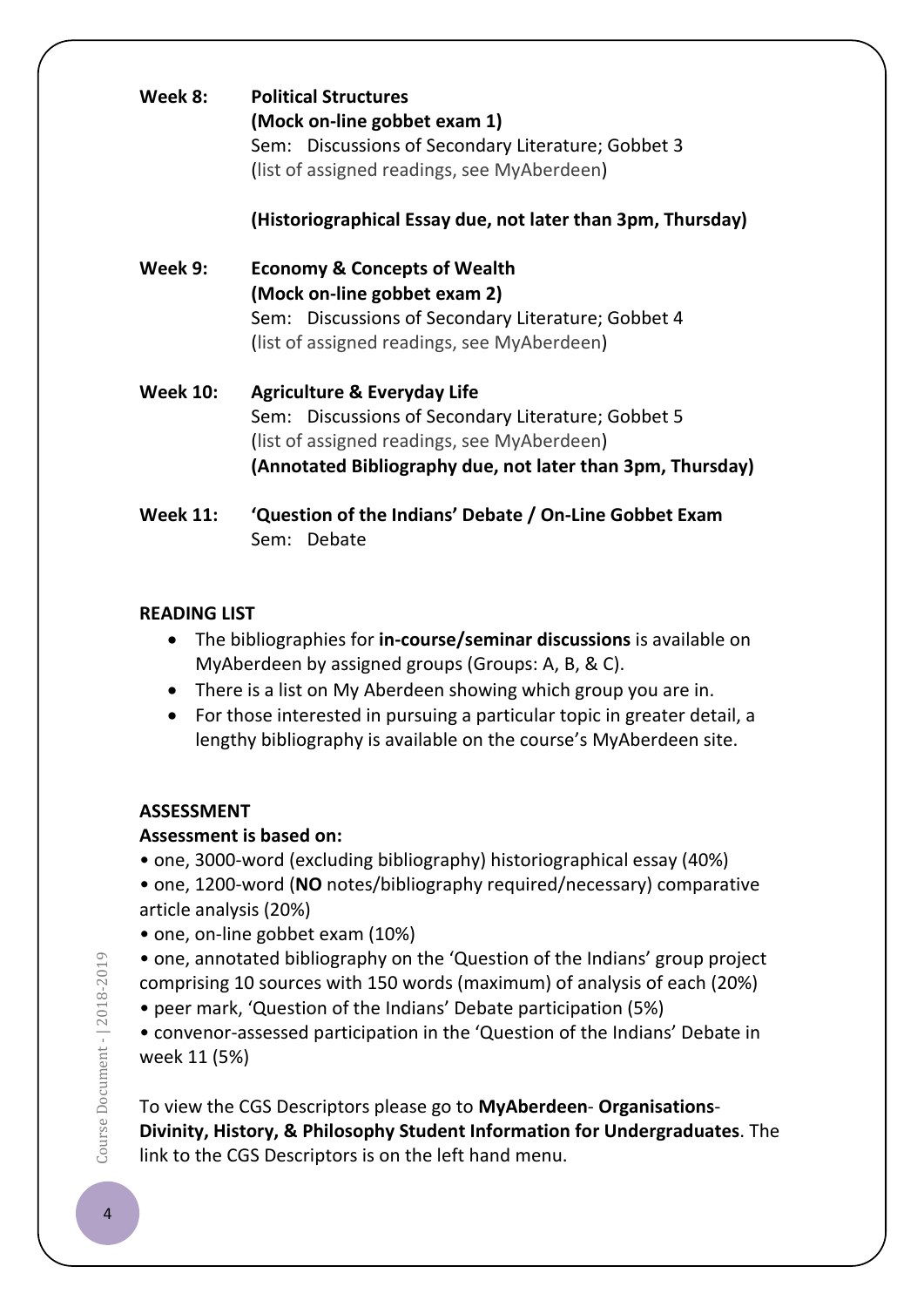**PLEASE NOTE: In order to pass a course on the first attempt, a student must attain a Common Grading Scale (CGS) mark of at least E3 on each element of course assessment. Failure to do so will result in a grade of no greater than CGS E1 for the course as a whole.**

If you submit your work on time, you can expect that feedback will **normally be provided within three working weeks** (excluding vacation periods) of the submission deadline.

## **ESSAYS**

- Essays should be about 3000 words long, including quotations and footnotes (but excluding the bibliography).
- Essay topics will be assigned in consultation via a list of prepared topics and bibliographies – the process will be explained in class and topics will be assigned by the end of the third teaching week.
- Students should note that they will be penalised for work which is either too long or too short.

# **GROUP PROJECT**

The peer assessment for the group work will be done by mutual discussion and agreement among the group members and, along with the mark for the debate in week 11, will be fully explained at the first meeting of the class.

# **ASSESSMENT DEADLINES**

- The comparative article analysis is due on Thursday, Week 4 (7 Feb) (not later than 3pm).
- The historiographical essay is due on Thursday, Week 8 (7 Mar) (not later than 3pm).
- The annotated bibliography is due Thursday, Week 10 (21 Mar) (not later than 3pm).
- The on-line gobbet exam will be in Week 11 (It will be 'open' to take for the entire week though you will have a limited time-frame to complete the test once started).